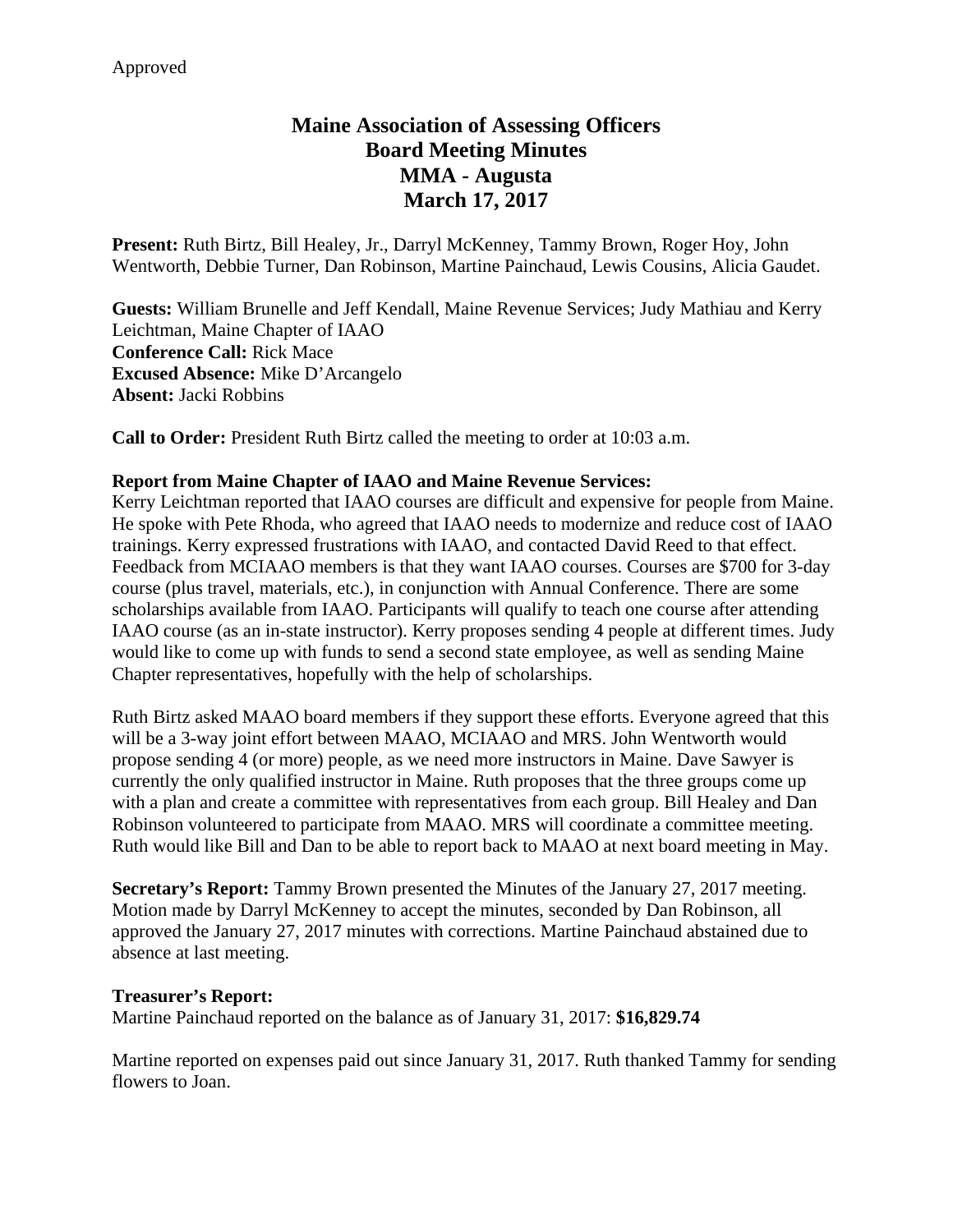# Approved

Motion made by Darryl McKenney to approve the financial report, seconded by Debbie Turner, all approved the financial report.

## **Committee Reports:**

**Audit/Finance:** Nothing to report

**Calendar/Advertisers:** Lewis Cousins reported that letters went out in January. Three returns so far: one for dayplanner, one for webpage, one for meets & bounds.

**Newsletter:** President Ruth Birtz reported the January issue has gone out. Ruth thinks that she is all set for the next issue.

**Ethics:** Jacki was not present to give a report.

**Legislative:** Mike was not present to give a report.

**Membership:** Roger Hoy reported there are 266 members, 25 unpaid as of March 16, 2017.

**Awards & Scholarship:** Tammy Brown reported there are no applications for scholarships. There also have been no nominations for Assessor of the Year. Tammy will re-send to listserv and can also select from a pool of previous applicants/nominees if no new applications/ nominations are received this year. John Wentworth asked whether MAAO board members are entitled to scholarships. Tammy confirmed that board members can certainly apply.

**Technology Report:** Dan Robinson had nothing to report.

**Executive Board:** Rick Mace had nothing to report.

**Education:** Bill Healey reported that he has all session speakers identified for Fall Conference. Needs to work with Kerry Leichtman on MMA Convention. Dan Robinson contacted MBOIA President Paul Demers to discuss getting CEOs to the Fall Conference. Bill will follow-up with Paul regarding sessions.

**Conference Committee:** Debbie Turner reported that she will have more to report on in May.

**Historian:** Darryl McKenney brought a Time Out Chair for the Auction.

## **New Business:**

Lewis reported that there are 14 registered to-date for Northern Maine Spring Workshop on April 14<sup>th</sup> at Northern Maine Development Commission in Caribou.

Tammy Brown reported that 23 have registered so far for BAR Workshop on May 11<sup>th</sup> at MMA. No registrants for Caribou yet.

## **Other Business:**